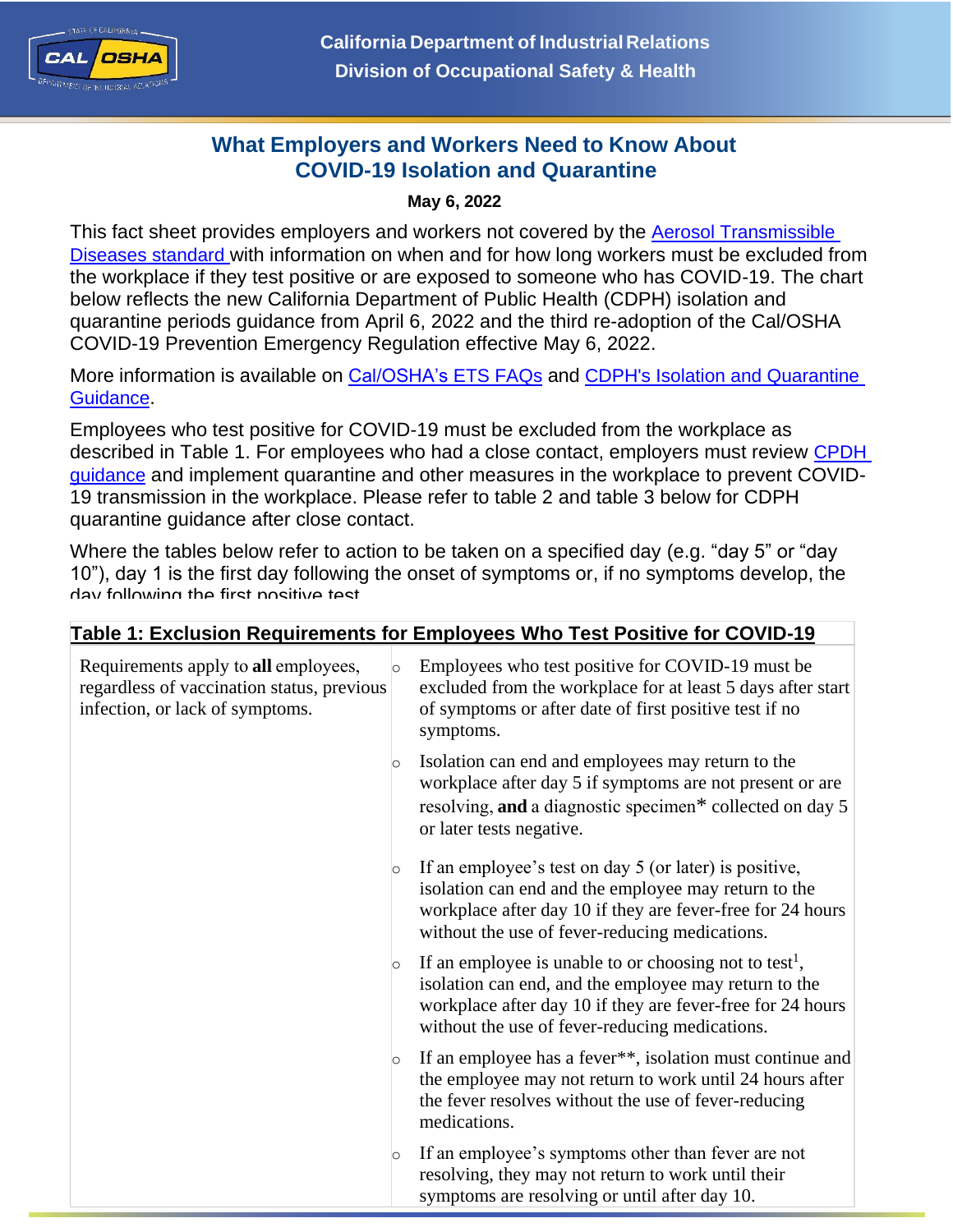## **Table 1: Exclusion Requirements for Employees Who Test Positive for COVID-19**

| Employees must wear face coverings around others for a<br>total of 10 days. Please refer the FAQs regarding face<br>coverings for additional information |
|----------------------------------------------------------------------------------------------------------------------------------------------------------|
| *Antigen test preferred.                                                                                                                                 |
| ** A fever is a measured body temperature of 100.4 degrees<br>Fahrenheit or higher.                                                                      |

### **Table 2: CDPH Guidance for Close Contacts – Employees Who Are Exposed to Someone with COVID-19. (Applies to All Employees Except those in High-Risk Settings).**

| For employees who are <b>asymptomatic</b> .<br>Applies to all employees, regardless of<br>vaccination status. | $\circ$ | Exposed employees must test within three to five days<br>after their last close contact. Persons infected within the<br>prior 90 days do not need to be tested unless symptoms<br>develop.              |
|---------------------------------------------------------------------------------------------------------------|---------|---------------------------------------------------------------------------------------------------------------------------------------------------------------------------------------------------------|
|                                                                                                               | $\circ$ | Employees must wear face coverings around others for a<br>total of 10 days after exposure. Please refer to the FAQs<br>on face coverings for additional information.                                    |
|                                                                                                               | $\circ$ | If an exposed employee tests positive for COVID-19,<br>they must follow the isolation requirements above in<br>Table 1.                                                                                 |
|                                                                                                               | $\circ$ | Employees are strongly encouraged to get vaccinated and<br>boosted                                                                                                                                      |
| For employees who are symptomatic.<br>Applies to all employees, regardless of<br>vaccination status.          | $\circ$ | Symptomatic employees must be excluded and test as<br>soon as possible. Exclusion must continue until test results<br>are obtained.                                                                     |
|                                                                                                               | $\circ$ | If the employee is unable to test or choosing not to test,<br>exclusion must continue for 10 days.                                                                                                      |
|                                                                                                               | $\circ$ | If the employee tests negative and returns to work earlier<br>than 10 days after the close contact, the employee must<br>wear a face covering around others for 10 days following<br>the close contact. |
|                                                                                                               | $\circ$ | CDPH recommends continuing exclusion and retesting in<br>1-2 days if testing negative with an antigen test,<br>particularly if tested during the first 1-2 days of<br>symptoms.                         |
|                                                                                                               | $\circ$ | For symptomatic employees who have tested positive<br>within the previous 90 days, using an antigen test is<br>preferred.                                                                               |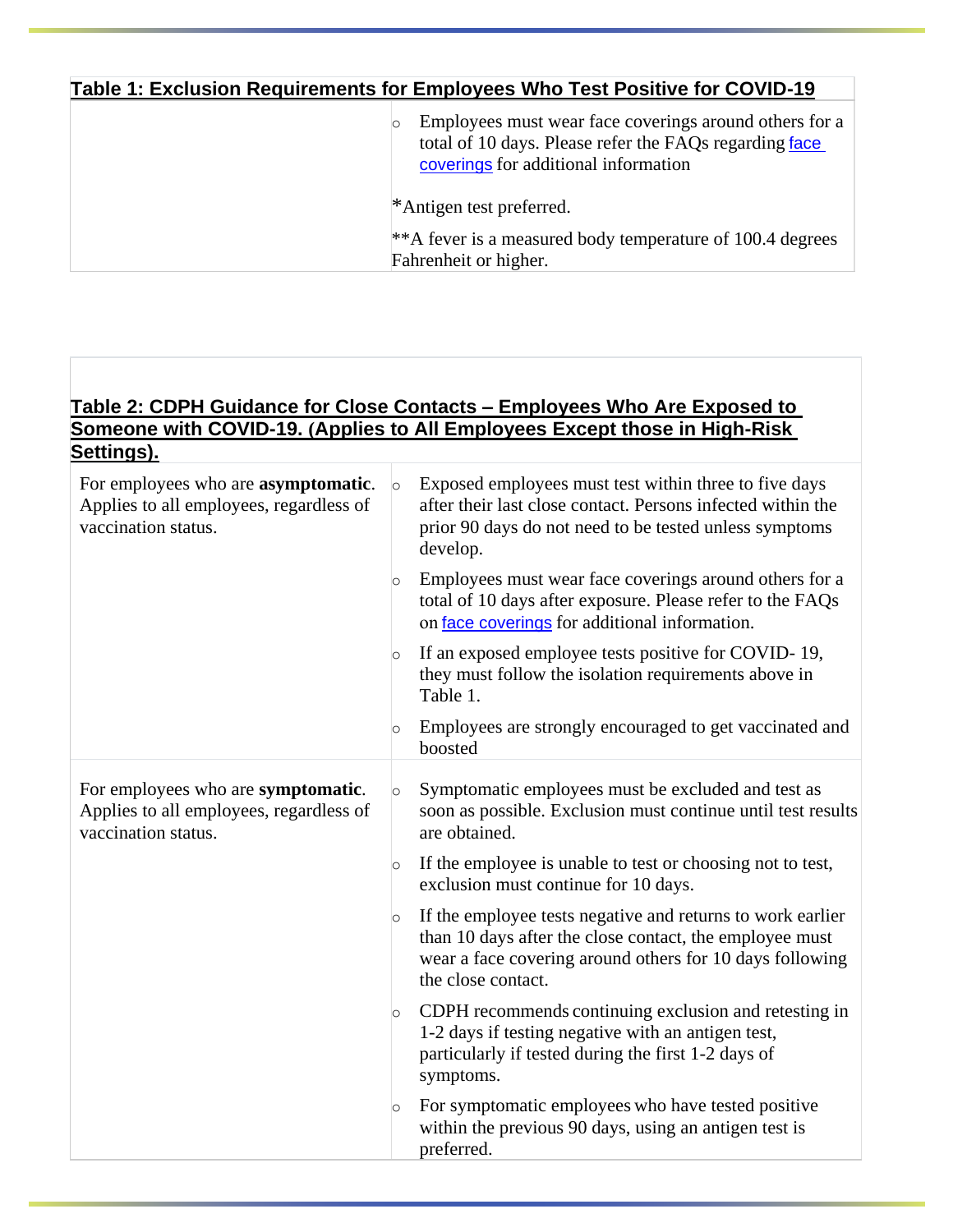# **Table 3: CDPH Guidance for Close Contacts – Specified High-Risk Settings<sup>2</sup>**

| Applies to employees who are:                                                                                                                                                                                                                                                               | Exposed employees must be excluded from work for at least five                                                                                                                                      |
|---------------------------------------------------------------------------------------------------------------------------------------------------------------------------------------------------------------------------------------------------------------------------------------------|-----------------------------------------------------------------------------------------------------------------------------------------------------------------------------------------------------|
| Not fully vaccinated, OR<br>$\circ$                                                                                                                                                                                                                                                         | days after the last known close contact.                                                                                                                                                            |
| $\circ$<br>Not infected with SARS-CoV-2<br>$\circ$<br>within the prior 90 days.                                                                                                                                                                                                             | Exclusion can end and exposed employees may return to the<br>workplace after day 5 if symptoms are not present and a<br>diagnostic specimen collected on day 5 or later tests negative.             |
| AND who work in the following high-risk $\circ$<br>settings:                                                                                                                                                                                                                                | If an employee is unable to test or choosing not to test, and<br>symptoms are not present, work exclusion can end and the<br>employee may return to the workplace after day 10.                     |
| <b>Emergency Shelters</b><br>$\circ$                                                                                                                                                                                                                                                        |                                                                                                                                                                                                     |
| $\circ$<br><b>Cooling and Heating Centers</b><br>$\circ$                                                                                                                                                                                                                                    | Employees in these settings must wear a face covering while<br>indoors and around others in accordance with CDPH's universal                                                                        |
| Long Term Care Settings & Adult<br>$\circ$<br>and Senior Care Facilities*                                                                                                                                                                                                                   | masking guidance.                                                                                                                                                                                   |
| $\circ$<br>Local correctional facilities and<br>$\circ$<br>detention centers*                                                                                                                                                                                                               | Employees are strongly encouraged to get vaccinated or boosted.<br>If employees develop symptoms after returning to work, they<br>must be excluded from the workplace and test as soon as possible. |
| Healthcare settings*<br>$\circ$                                                                                                                                                                                                                                                             | If employees test positive, they must follow the isolation<br>requirements in Table 1.                                                                                                              |
| * Please note that some employees in these<br>high-risk settings are covered by the<br><b>Aerosol Transmissible Diseases standard</b><br>(section 5199) and are subject to different<br>requirements. Please see the Scope of<br>Coverage section of the FAQ for additional<br>information. |                                                                                                                                                                                                     |

<sup>&</sup>lt;sup>1</sup> An employer may require a test. More information is available in the **Department of Fair [Employment](https://www.dfeh.ca.gov/wp-content/uploads/sites/32/2020/03/DFEH-Employment-Information-on-COVID-19-FAQ_ENG.pdf) and Housing FAQ**.